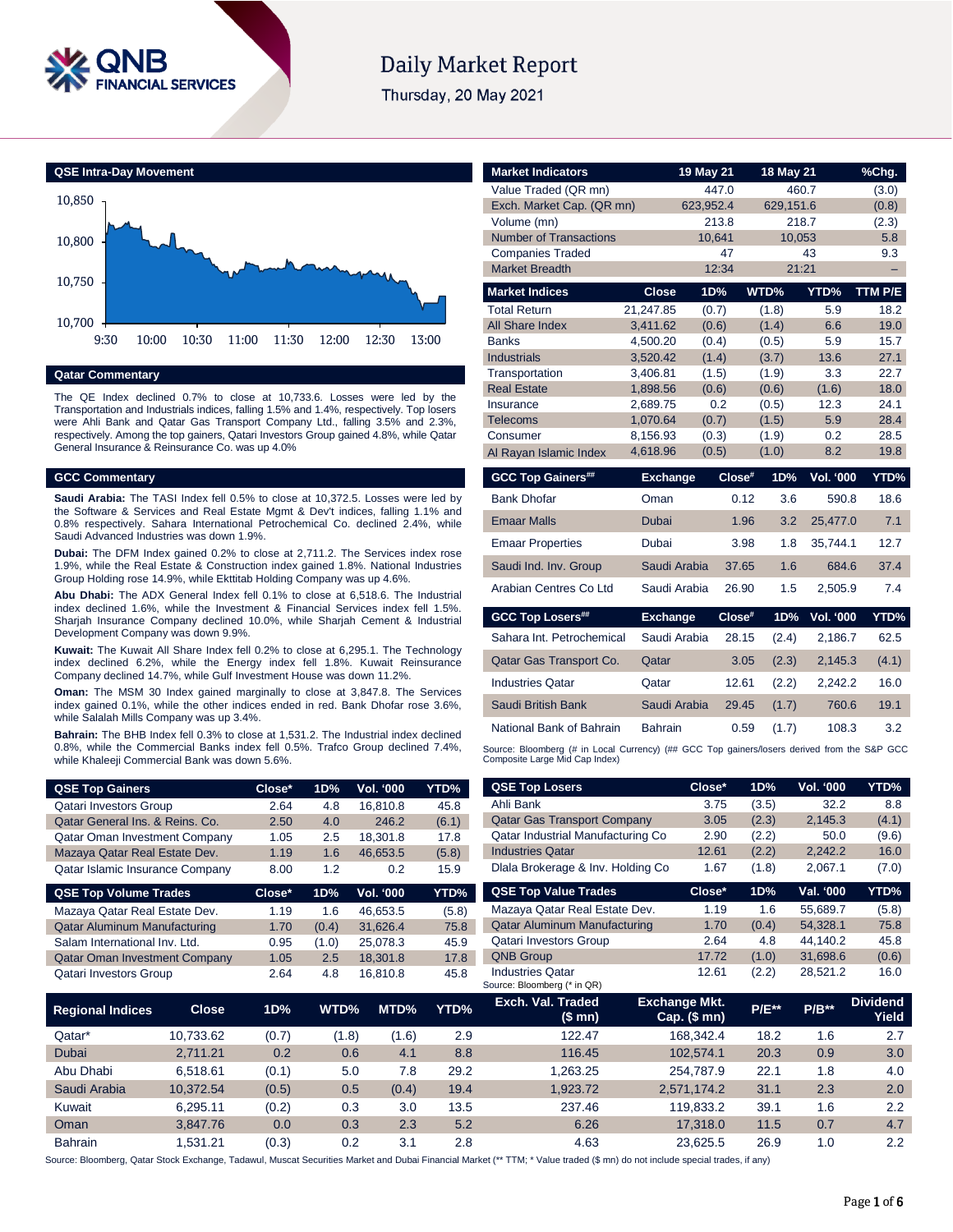### **Qatar Market Commentary**

- The QE Index declined 0.7% to close at 10,733.6. The Transportation and Industrials indices led the losses. The index fell on the back of selling pressure from Arab and Foreign shareholders despite buying support from Qatari and GCC shareholders.
- Ahli Bank and Qatar Gas Transport Company Ltd. were the top losers, falling 3.5% and 2.3%, respectively. Among the top gainers, Qatari Investors Group gained 4.8%, while Qatar General Insurance & Reinsurance Co. was up 4.0%.
- Volume of shares traded on Wednesday fell by 2.3% to 213.8mn from 218.7mn on Tuesday. Further, as compared to the 30-day moving average of 292.5mn, volume for the day was 26.9% lower. Mazaya Qatar Real Estate Dev. and Qatar Aluminum Manufacturing Co. were the most active stocks, contributing 21.8% and 14.8% to the total volume, respectively.

| <b>Overall Activity</b>        | Buy %*   | Sell %*  | Net (QR)       |
|--------------------------------|----------|----------|----------------|
| Qatari Individuals             | 52.50%   | 49.24%   | 14,561,728.0   |
| <b>Qatari Institutions</b>     | 14.95%   | 12.10%   | 12,735,488.2   |
| Qatari                         | 67.45%   | 61.34%   | 27,297,216.2   |
| <b>GCC Individuals</b>         | 0.34%    | 0.52%    | (815, 974.2)   |
| <b>GCC</b> Institutions        | 3.45%    | 2.50%    | 4,276,225.6    |
| <b>GCC</b>                     | 3.79%    | 3.02%    | 3,460,251.4    |
| Arab Individuals               | 14.95%   | 15.14%   | (840, 577.0)   |
| <b>Arab Institutions</b>       | $0.00\%$ | $0.00\%$ |                |
| Arab                           | 14.95%   | 15.14%   | (840, 577.0)   |
| <b>Foreigners Individuals</b>  | 4.09%    | 3.70%    | 1,759,200.3    |
| <b>Foreigners Institutions</b> | 9.72%    | 16.80%   | (31,676,090.9) |
| <b>Foreigners</b>              | 13.81%   | 20.50%   | (29,916,890.6) |

Source: Qatar Stock Exchange (\*as a % of traded value)

# **Earnings Releases and Global Economic Data**

#### **Earnings Releases**

| Company                               | <b>Market</b> | <b>Currency</b> | Revenue (mn)<br>1Q2021 | % Change<br>YoY | <b>Operating Profit</b><br>(mn) 1Q2021 | % Change<br>YoY | <b>Net Profit</b><br>(mn) 1Q2021 | $\frac{9}{6}$<br>Change<br>YoY |
|---------------------------------------|---------------|-----------------|------------------------|-----------------|----------------------------------------|-----------------|----------------------------------|--------------------------------|
| Saudi Research and Marketing<br>Group | Saudi Arabia  | <b>SR</b>       | 596.8                  | 20.5%           | 114.7                                  | 38.2%           | 91.5                             | 41.4%                          |
| Al-Omran Industrial Trading<br>Co.    | Saudi Arabia  | <b>SR</b>       | 38.7                   | 22.4%           | 4.0                                    | 778.9%          | 2.8                              | 19957.1%                       |
| Taiba Investments Co.                 | Saudi Arabia  | <b>SR</b>       | 34.3                   | $-59.7%$        | 0.3                                    | $-99.2%$        | (1.9)                            | N/A                            |
| Aliazira Takaful Taawuni Co.          | Saudi Arabia  | <b>SR</b>       | 49.4                   | 13.4%           |                                        | -               | 3.3                              | 6.4%                           |

Source: Company data, DFM, ADX, MSM, TASI, BHB.

### **Global Economic Data**

| <b>Date</b> | <b>Market</b> | <b>Source</b>                            | <b>Indicator</b>                 | Period | <b>Actual</b> | <b>Consensus</b> | <b>Previous</b> |
|-------------|---------------|------------------------------------------|----------------------------------|--------|---------------|------------------|-----------------|
| 05/19       | US            | Mortgage Bankers Association             | <b>MBA Mortgage Applications</b> | 14-May | 1.2%          | -                | 2.1%            |
| 05/19       | UK            | <b>UK Office for National Statistics</b> | <b>CPI MoM</b>                   | Apr    | 0.6%          | 0.6%             | 0.3%            |
| 05/19       | UK            | UK Office for National Statistics        | CPI YoY                          | Apr    | 1.5%          | 1.5%             | 0.7%            |
| 05/19       | EU            | Eurostat                                 | <b>CPI YoY</b>                   | Apr    | 1.6%          | 1.6%             | 1.3%            |
| 05/19       | EU            | Eurostat                                 | CPI MoM                          | Apr    | 0.6%          | 0.6%             | 0.6%            |
| 05/19       | Japan         | Ministry of Economy Trade and Industry   | <b>Industrial Production MoM</b> | Mar    | 1.7%          | -                | 2.2%            |
| 05/19       | Japan         | Ministry of Economy Trade and Industry   | <b>Industrial Production YoY</b> | Mar    | 3.4%          | -                | 4.0%            |

Source: Bloomberg (s.a. = seasonally adjusted; n.s.a. = non-seasonally adjusted; w.d.a. = working day adjusted)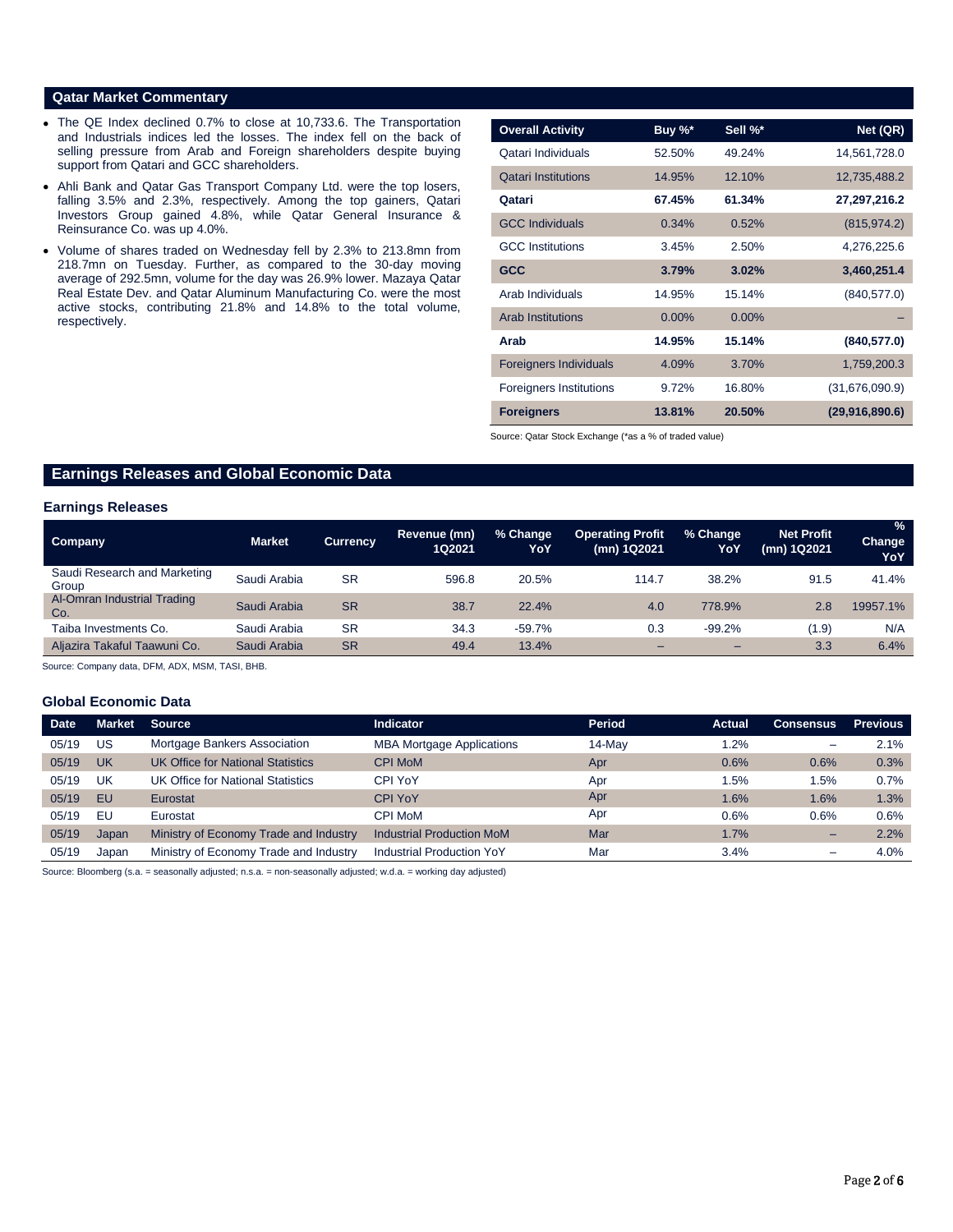### **News**

#### **Qatar**

- **AKHI branch in the Industrial Area starts receiving clients –** Alkhaleej Takaful Insurance Company (AKHI) announced that it has started receiving clients at its branch located in the Industrial Area, Street No. (8) (Alwakalat) providing all insurance services (issuance - claims). (QSE)
- **Investment House closes series 4 Global Wakala Trust Program successfully –** Investment House, one of the leading Shari'ah-compliant investment banks and asset managers in Qatar, has announced the successful closing of its fourth Global Wakala Trust Program with Inovalis, as manager. Investment House and Inovalis have previously closed three series of the Wakala Trust Certificates with proceeds being invested in Paris and Malaga. The equity invested in the Global Wakala Trust Program, is currently around €40mn. The Program is managed by Inovalis that has achieved an 8% annual return with 5 years holding period investing in income generating office buildings in Germany, France and Spain. (Peninsula Qatar)
- **Lloyds Bank: Qatar current account balance set to bounce back to 7.1% this year, 7.9% in 2022 –** Qatar's current account balance is expected to bounce back to 7.1% this year and 7.9% in 2022 from -3.4% of GDP in 2020, a Lloyds Bank update has shown. General government debt has grown from 62.3% of GDP in 2019 to 71.8% in 2020 as the country continued to borrow on international markets. The International Monetary Fund anticipates a debt reduction this year and the next, with levels at 59.8% of GDP in 2021 and 53.9% in 2022. Current account surplus narrowed to 2.4% of GDP in 2019 from 9.1% a year earlier as global energy prices fell, the update says. However, the IMF expects this trend to be strengthened by the negative economic impact of the COVID-19 pandemic and the fall in oil prices. In the medium term, expansion of the North Field gas projects is expected to be completed by 2024, further boosting gas output, Lloyds Bank said. In February, Qatar Petroleum took the final investment decision for developing the NFE project, the world's largest LNG project, which will raise Qatar's production capacity from 77mn tons per year (mtpy) to 110 mtpy by 2025. The project will also produce condensate, LPG, ethane, sulphur and helium. It is expected to start production in the fourth quarter of 2025 and total production will reach about 1.4mn barrels oil equivalent per day. The NFE project will be one of the energy industry's largest investments in the past few years, in addition to being the largest LNG capacity addition ever, and the most competitive LNG project in the world. New projects are planned in infrastructure and telecommunications, and various construction projects are in progress in preparation for the World Cup in 2022, Lloyds Bank said. Inflation is estimated to have fallen to -0.7% in 2019 and - 2.7% in 2020. The IMF estimates inflation to increase to 2.4% in 2021 and 2.9% in 2022 in its latest World Economic Outlook. (Gulf-Times.com)
- **IIF: Qatar banking system remains resilient on flexible QCB regulations –** Sound initial capital and liquidity positions as well as a flexible response by the Qatar Central Bank (QCB), helped Qatar's banking system to remain "resilient", according to the Washington-based the Institute of International Finance (IIF). "The banking system has remained relatively resilient amid the pandemic, helped by sound initial capital and liquidity positions," it said in a report. The banks remain adequately capitalized with a 17.6% Tier 1 capital ratio and low non-performing loan (NPL) ratio of 2% in 2020, it said. Indicating sound capital base, the country's banking sector witnessed progressive improvement in the ratio of Tier I capital to risk weighted assets with it rising from 15.7% in 2016 to 16.5% in 2017, 17% in 2018 and 17.5% in 2019. The NPLs stood at 1.3% in 2016, 1.6% in 2017, 1.9% in

2018 and 1.8% in 2019, the IIF said, quoting QCB estimates. The provisions towards NPLs had a checkered path, rising from 79.9% in 2016 to 83.2% in 2017, but declining to 75.8% in 2018, then rising to 81.9% in 2019 and further to 83.8% in 2020. The IIF report said liquid assets were 28% of the total assets and those were 67% of the total liabilities in 2020. Finding that the financial support programs have been critical to sustain corporate credit; it said the QCB has maintained a low policy rate in line with the US Federal Reserve in the context of the currency peg. (Gulf-Times.com)

- **King of LNG undercuts rivals in bid to dominate global market –** The world's top exporter of liquefied natural gas is ramping up production dramatically and undercutting competitors in a bid to squeeze them out of the market. Qatar is dropping prices and pushing ahead with a \$29bn project to boost its exports of the fuel by more than 50%, stymieing the prospects of new plants elsewhere. It is also established a trading team to compete in the nascent spot market and pushing into Asia more aggressively, according to people familiar with the matter. The strategy marks a shift for Qatar, which has barely raised production in the past five years and traditionally prioritized prices over market share. Increased competition, especially from the US and Australia, has forced the Persian Gulf state to become more nimble and attract buyers in Asia, a hot spot for gas demand. The global transition to renewable energy is adding to the country's sense of urgency. While LNG was until recently touted as a bridge from coal and oil to the likes of solar and wind power, it is falling out of favor with some governments as they step up efforts to slow climate change. (Bloomberg)
- **Japanese refineries buy July Al-Shaheen crude at \$1.70- \$1.80 per barrel –** Japanese processors ENEOS, Idemitsu and Cosmo buy at least five cargoes of Qatar's Al-Shaheen crude for July loading at ~\$1.70-\$1.80 per barrel premium to Dubai benchmark, according to traders who asked not to be identified. Standard cargo size 500k barrels; the transactions were done ahead of QPSPP's release of its monthly tender results. QPSPP sold June-loading Al-Shaheen cargoes at an average premium of \$1.20-\$1.30 per barrel to Dubai benchmark in its last reported tender last month. (Bloomberg)
- **Cabinet nod to draft law on Shura Council electoral system –** The Cabinet on Wednesday approved a draft law on the Shura Council's electoral system and referred it to the Shura Council. The provisions of the draft law are in line with Qatar's permanent Constitution, with an electoral system law set to be released that will determine the conditions and requirements to run for the elections, according to a Qatar News Agency (QNA) report. The approval came at the Cabinet's regular meeting chaired by HE the Prime Minister and Minister of Interior Sheikh Khalid bin Khalifa bin Abdulaziz Al-Thani via videoconferencing. Following the meeting, HE the Minister of Justice and Acting Minister of State for Cabinet Affairs Dr Issa bin Saad Al-Jafali Al-Nuaimi issued a statement giving details of the proceedings. (Gulf-Times.com)

# **International**

 **Rightmove: UK sees renewed demand for city-centre apartments –** Demand is returning fast in Britain for apartments and other city-centre property, which buyers had avoided during the coronavirus pandemic in favor of big houses in rural locations, a survey showed. Online property portal Rightmove said buyer interest for apartments had risen by 39% since January, based on the number of times people contacted estate agents about properties. Demand for city-centre housing in general has risen by 35%, compared with a 32% rise in demand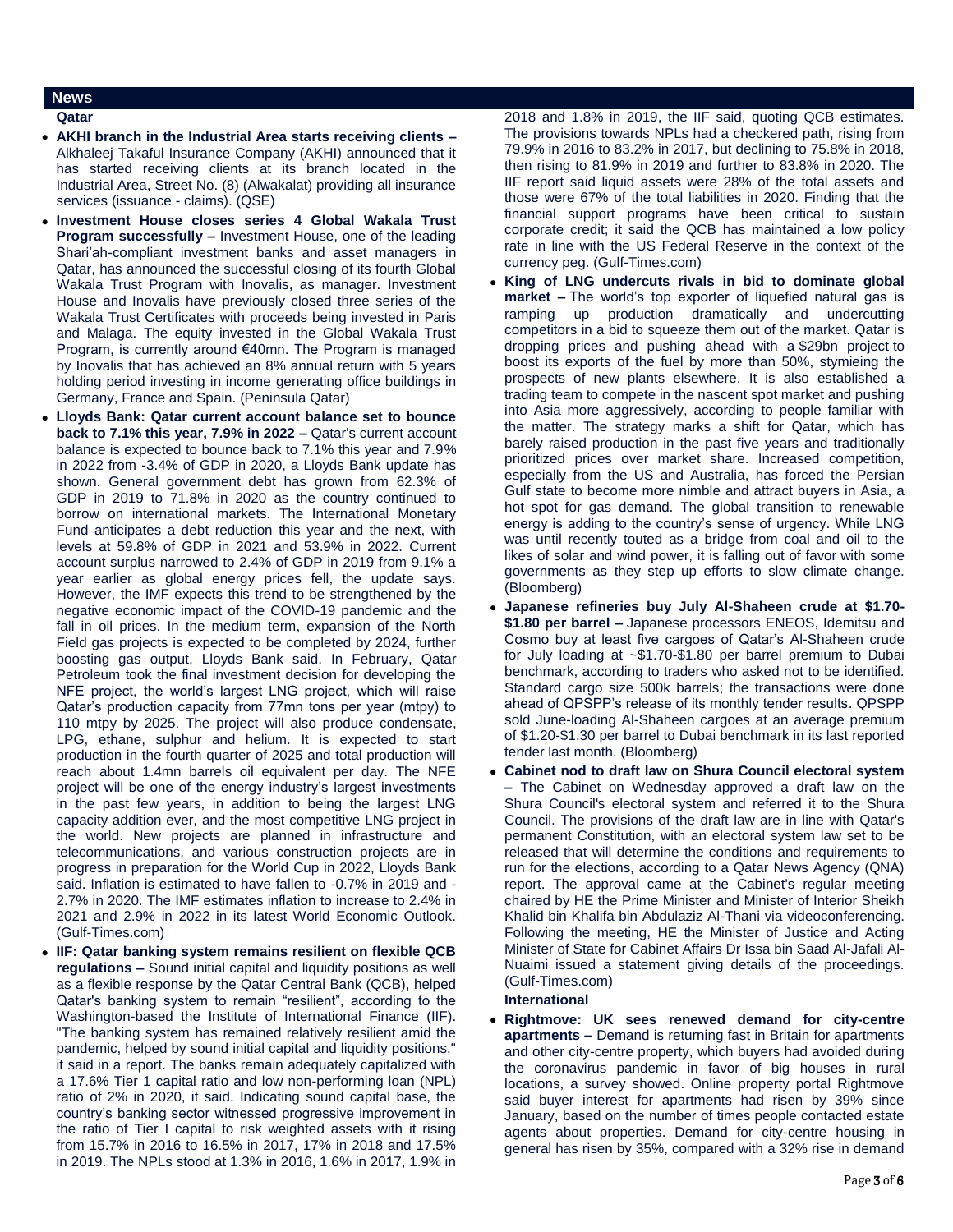for housing in villages. The survey adds to signs that the British property market's pandemic boom has persisted with help from finance minister Rishi Sunak. In March's budget he extended a cut to property purchase taxes and announced a new mortgage guarantee scheme for first-time buyers who cannot afford large deposits. "These are early signs but they certainly point to some good news for city centres across Great Britain, with a number of agents now telling me they've seen a marked uptick in demand from first-time buyers," Rightmove's director of property data, Tim Bannister, said. Official data published on Tuesday showed house prices rose in March by more than 10% in annual terms - the biggest increase since August 2007. The Office for National Statistics also said prices of detached houses rose by 11.7% in the year to March, compared with an increase of 5.0% for flats and maisonettes. Since then, Prime Minister Boris Johnson allowed non-essential shops, pubs and restaurants to reopen. Almost all restrictions are due to end in late June. "People starting to venture into their local high streets and once again experiencing the buzz of their city centres, along with greater mortgage availability for first-time buyers, means city centres are staging a much-needed comeback," Bannister said. (Reuters)

- **German DIHK business survey points to 3% growth this year –** Germany's DIHK Chambers of Industry and Commerce said on Wednesday it slightly raised its growth forecast for Europe's largest economy to 3% this year after its recent survey pointed to improved business morale over the past three months. The DIHK's updated growth forecast compares with its previous estimate of 2.8% projected in February and is based on the latest findings of the association's survey among more than 27,000 companies from various sectors of the economy. The DIHK forecast is less optimistic than the government's projection of 3.5% GDP growth this year. The German economy shrank by 4.8% last year due to the pandemic. "There is cautious optimism among export-oriented industrial companies due to economic catch-up effects, but there is still a considerable amount of skepticism, particularly among the sectors affected by the lockdown, due to ongoing coronavirus restrictions," DIHK said in a summary of its survey. Among the companies most upbeat were manufacturers of vehicles, machinery and electrical engineering products. "One possible reason is the economic recovery in important sales markets such as China and the US, which is boosting demand for "Made in Germany" goods," the DIHK said. (Reuters)
- **Japan's exports jump most in decade as trade recovery perks up –** Japan's exports grew the most since 2010 in April while capital spending perked up on surging global demand for cars and electronics, lifting hopes that an improvement in trade could help lead the world's third-largest economy back to growth. Also brightening the outlook, confidence among the nation's manufacturers hit a more than two-year high in May on the back of solid overseas orders, a Reuters survey showed on Thursday. While the stronger exports and imports are partly helped by the favorable statistical base effects from the major plunge in trade seen a year earlier, real demand is also on the mend. Global appetite for cars and electronics has picked up since last year, driven by a recovery in the U.S. and Chinese economies – Japan's key markets – although global chip shortages put a drag on overseas shipments in recent months. Exports rose 38.0% in April from a year earlier, official data showed on Thursday, compared with a 30.9% increase expected by economists and following a 16.1% rise in March. That was the fastest gain since April 2010, led by US-bound shipments of cars and car parts and Chinese demand for chipmaking equipment. "The trade data confirmed that exports were recovering steadily. Particularly car exports, which fell a lot last

year, are picking up," said Yuichi Kodama, chief economist at Meiji Yasuda Research Institute. (Reuters) **Regional**

- **Aramco venture arm investing in US startup Wasabi –** The venture capital arm of Saudi Arabia's state-owned energy producer Aramco is investing in Boston-area cloud-storage startup Wasabi Technologies. One of Aramco's funds, Prosperity7 Ventures, is contributing to a \$25mn follow-on investment, alongside the venture capital arm of disk-drive maker Western Digital Corp., Wasabi Chief Executive Officer, David Friend said. (Bloomberg)
- **JPMorgan eyes \$100mn payday on trade linked to Aramco deal –** JPMorgan & Chase Co. is set to earn more than \$100mn on a recent trade tied to the sale of a stake in Saudi Aramco's oil pipelines, a windfall that stands out even in the sprawling interest-rate swap market, sources said. The bank is poised to book gains on a hedging transaction with US investment firm EIG Global Energy Partners, which agreed last month to invest \$12.4bn in the pipelines, the sources said. JPMorgan advised Aramco on the deal and was one of two banks that helped it arrange a loan of more than \$10bn offered to the buyers, the people said. Given the size of the financing, EIG separately entered into a so-called swap deal with JPMorgan to guard against fluctuations in interest rates. JPMorgan is in line for the nine-figure profit after markets moved in its favor, according to the people, who asked not be identified discussing sensitive information. (Bloomberg)
- **Arqaam: UAE stocks may attract \$1.9b with full foreign ownership –** Shares of UAE-based companies may lure as much as \$1.9bn as the government permits full foreign ownership, according to Arqaam Capital. Etisalat will be among the top beneficiaries, with expected \$1bn inflows, Noaman Khalid and Jaap Meijer wrote in a note. Dubai Islamic Bank would likely attract \$364mn; Emaar +\$161mn; Aldar Properties +\$100mn; Abu Dhabi Islamic Bank +\$60mn. Other names should attract average of \$8mn per stock. Lifting of foreign ownership limit expected to be reflected on MSCI indexes in August, FTSE indexes in September. (Bloomberg)
- **UAE to Allow 100% Foreign Ownership of Companies in June –** Foreigners opening a company in the UAE will no longer need an Emirati shareholder or agent under changes to UAE company law that will go into effect on June 1, state news agency WAM reported on Wednesday. "The amended Commercial Companies Law aims at boosting the country's competitive edge and is a part of UAE government efforts to facilitate doing business," Minister of Economy, Abdulla bin Touq Al Marri was quoted as saying. The UAE announced the law allowing 100% foreign ownership of companies last year one of several steps aimed at attracting investment and foreigners into the Gulf state, which was badly hurt by the coronavirus crisis. A previous foreign investment law in 2018 allowed foreigners to own up to 100% of some businesses, and foreigners could already own up to 100% of those registered in designated business parks known as "free zones". (Reuters)
- **Dubai Airports CEO says travel sector needs states to cooperate on vaccines –** Dubai Airports' Chief Executive on Wednesday urged wealthy nations to better help poorer states in accessing COVID-19 vaccines, saying global travel was unlikely to reach previous heights without most people being vaccinated. The global travel industry has been plunged into its worst ever crisis by the pandemic, which continues to keep many planes grounded or flying near-empty with demand struggling to recover. "If you're serious about wanting to go back to the degree of mobility we had before, then I am afraid the protection of the majority is going to be the agenda that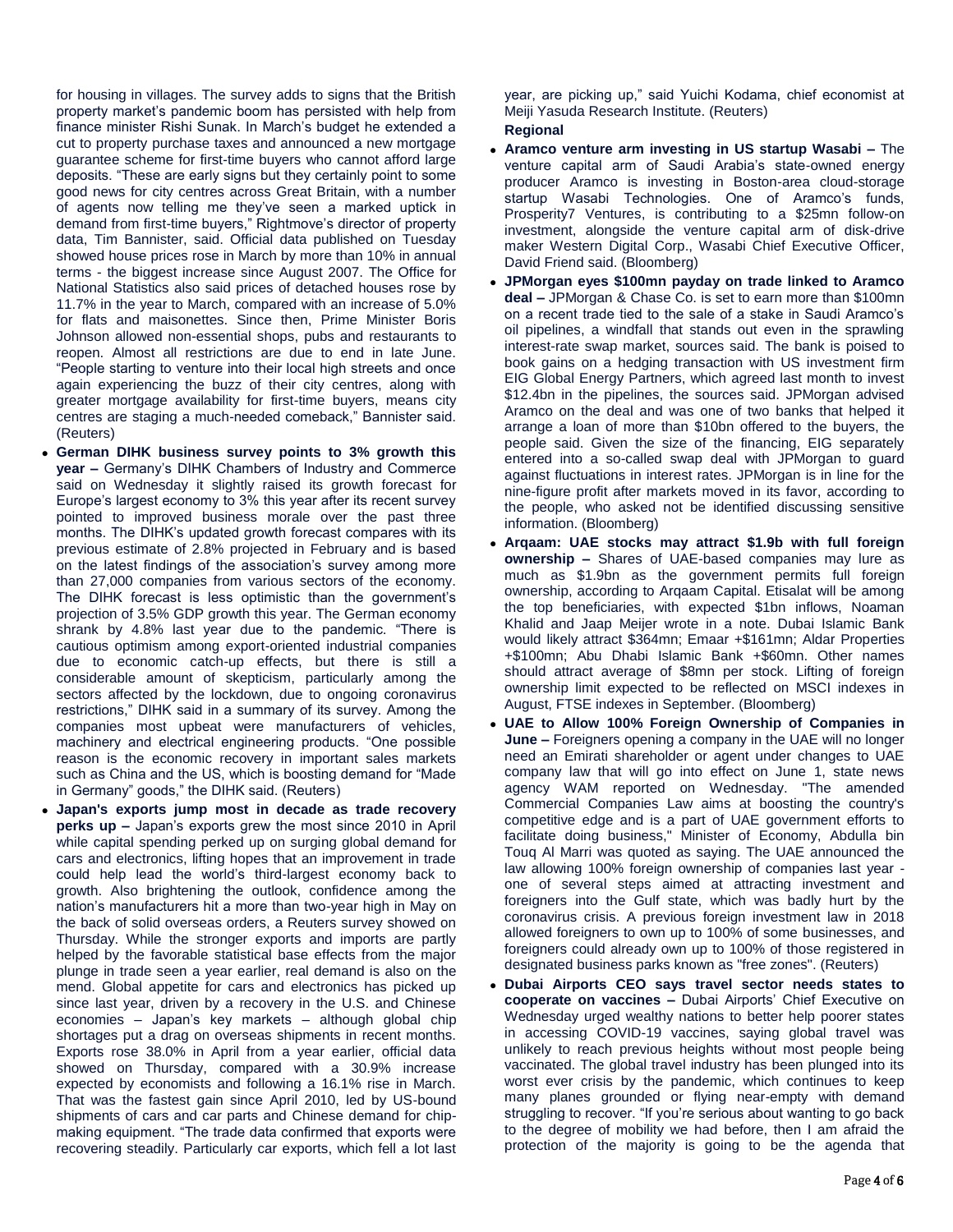prevails," Paul Griffiths told the Arabian Travel Market in Dubai. Griffiths said he did not like the idea of countries restricting entry to the vaccinated and called for a more equitable vaccine distribution. (Reuters)

- **Dubai Airport Free Zone signs deal with SCA supporting Crypto –** Dubai Airport Free Zone Authority, also known as DAFZA, signs agreement with the Securities and Commodities Authority (SCA) to support the regulation, offering, issuance, listing and trading of crypto assets within the free zone, according to emailed statement. Agreement allows companies trading with crypto assets to be licensed within DAFZA. SCA will supervise, control, inspect and investigate entities operating in DAFZA and that have obtained a license or approval. (Bloomberg)
- **Dubai becomes Middle East's first green hydrogen producer –** Dubai Electricity and Water Authority (DEWA) and Siemens Energy AGhave started producing hydrogen using renewable energy at a small facility on the outskirts of Dubai. The demonstration plant in the UAE uses solar power generated at the nearby Mohammed bin Rashid Al Maktoum Solar Park, Chief Executive Officer of DEWA, Saeed Al Tayer said. It is the first facility in the region to produce green hydrogen, according to BloombergNEF's Hydrogen Project Database. The fuel is made when water molecules are split into hydrogen and oxygen using renewable power alone. The pilot project will produce around 20.5 kilograms an hour of hydrogen using 1.25 megawatts of power, Siemens Energy said. That's enough to fill up nearly 100 cars a day. (Bloomberg)
- **Creditor group to counter Dubai real estate fund's Sukuk offer –** A group of creditors plans to oppose the terms of an offer by Dubai-listed Emirates REIT to exchange \$400mn in Islamic bonds for new instruments, four sources told Reuters. Emirates REIT on Tuesday offered to exchange unsecured Sukuk for secured ones as part of a revamp aimed at bolstering the sharia-compliant real estate investment trust's balance sheet, which has been hit by the coronavirus crisis. The plan envisages extending the bonds' maturity to 2024 from 2022, as well as a deferral of coupon payments for a year. Creditors will be given instead first-ranking mortgage security over certain assets in Dubai and its financial center with an aggregate value of about \$280mn. But some creditors plan a counter proposal to Emirates REIT soon, four sources familiar with the matter said. (Zawya)
- **Oman's oil firm OQ hires advisers for sale of stake in Portugal's REN –** Oman's OQ has hired legal and financial advisers to prepare for the possible sale of its entire 12% stake in Portuguese power grid operator REN, the state-owned oil firm announced. OQ, formerly Oman Oil Company, said in a statement the advisors will "assist in the preparation of such intended sale through a private placement." "No formal decision has been made as to the sale itself or the conditions in which it may be implemented," the statement said. "At this point no specific process has been initiated." A sale would depend on internal approval and adequate market conditions, it added. OQ is REN's second largest shareholder after China's State Grid, which holds a 25% stake. REN, which owns high-voltage electricity and high-pressure natural gas transmission grids in Portugal, announced last Friday it will boost its capex by 35% over the next five years to \$1.1bn. (Reuters)
- **Jazeera Airways gets shareholder approval for 10% capital hike –** The shareholders of Kuwait's Jazeera Airways have approved the proposal to increase the airline's capital by 10%, from KD20mn to KD22mn. The capital hike was approved during the company's extraordinary general meeting held on Wednesday, the airline said in a statement. The board had earlier recommended the increase amid "challenging conditions"

caused by the coronavirus pandemic. "The increase is precautionary step to adhere to regulatory capital requirements as operations remain derailed by the prolonged closure of Kuwait International Airport," the airline said. "It follows a recommendation by Jazeera's board in the face of the most challenging six quarters for the global economy and more specifically, the travel and tourism industry." Airlines around the world have been losing cash following the massive decline in passenger numbers. Air traffic has plunged as a result of COVID-19 restrictions and fall in traveler confidence worldwide. "Despite the challenging conditions, Jazeera maintains a healthy asset base and a very strong unrestricted cash balance, which stood at KD17.6mn by the end of the first quarter of 2021," the airline said. (Zawya)